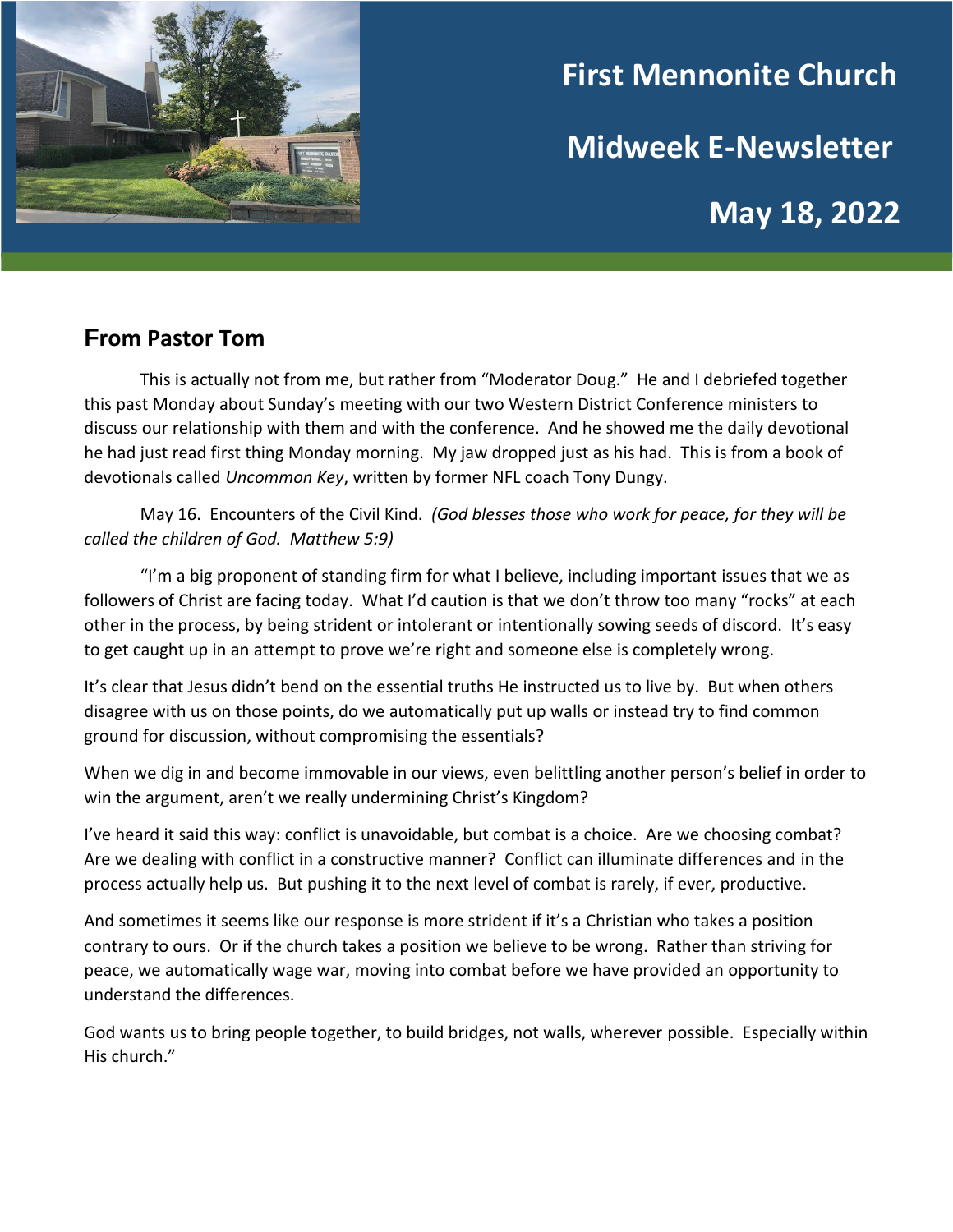Thank you, Tony Dungy, for your Spirit-led insights. May the same Holy Spirit guide us at First Mennonite Church.

#### **Upcoming Events**

- **Baking Party** on May 25<sup>th</sup> starting at 1:30pm! Enjoy the fun of baking together here in our church kitchen. You can come and go through the afternoon or in the evening. Let Jan Amstutz know when you want to join her. Cookies will be baked for the Food 4 Kids program at Trinity to give now as well as to freeze for later in the summer.
- **& SAVE THE DATE!** June 5<sup>th</sup> Farewell for Doug Miller and Holly Swartzendruber! We will fellowship after worship with a carry- in meal.
- **Example 1** Students completing grades  $1 6$  are invited to come and learn to paint, sew, and cook here at FMC on June 7, 9, 14, and 16 from 1:00 to 2:30 pm. Anyone who would like to help with registration, cooking assistance, prayer support, supply donations or clean up, please contact Jan Amstutz or the church office.
- **June 25th** we are hosting two events and need **help with serving meals**! Please consider a dinner for the Hagan/Jantz family at 11:30 and the Ediger Memorial at 4:00 followed by supper at 5:00pm.. A sign-up sheet is up on the entrance white board! Please join in this important ministry to families who are grieving.
- **Gardening for good: Creation care tips for your backyard and stories from Bolivia, May 26 at 7 pm CDT, 6 pm MDT.** In this virtual visit, we'll explore what it looks like to care for the planet–– from our own backyards to remote Bolivian communities. Join us to learn gardening and conservation tips in your own garden, then travel south to hear incredible stories from MCC's projects in Bolivia. [Learn more and register at mcc.org/virtual-visits.](https://mcc.org/mcc-virtual-visits)
- **2022 WDC Annual Assembly** "United in Purpose, Together in Love" is our WDC Annual Assembly theme for our July 29-31, 2022 gathering at Camp Copass, Denton, TX. There will be time to pray, serve, discern the ministry of the church, and play together.
- The joint **"Sunday School Picnic"** we share each summer with Trinity Mennonite Church will be **August 14** (not the first Sunday of June, as it has often been in the past). The musical group "Hopeful Blues (from Hope Mennonite Church in Wichita) will provide the program. The worship will start at 10:30 in Trinity Mennonite's building, and a carry in lunch together will follow outside if weather permits.